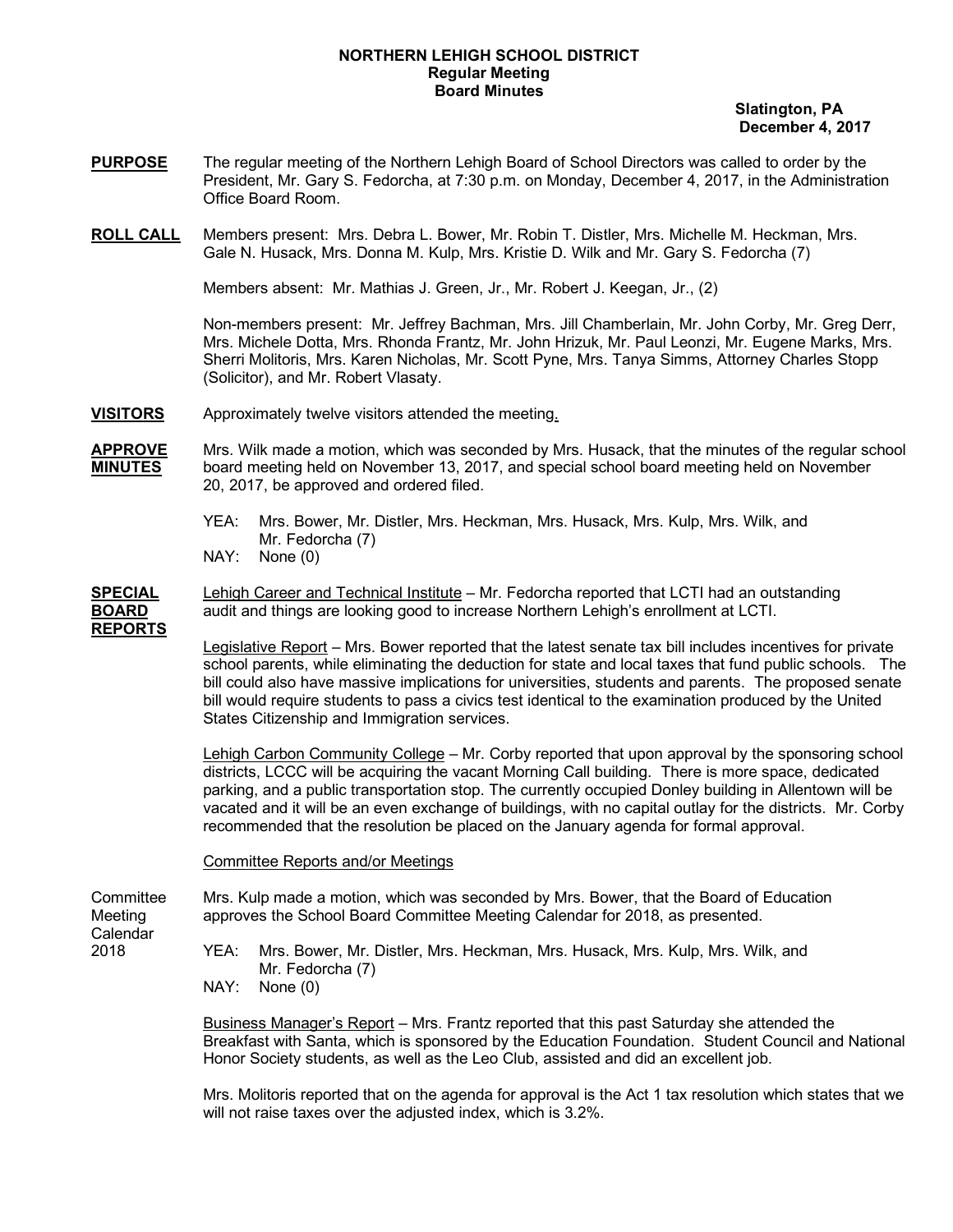**SPECIAL** Federal and Other Programs Update – Mrs. Karen A. Nicholas briefly spoke about Maker Space **BOARD** that originated in Slatingon Elementary School last year. The students who moved to the Middle **REPORTS** School wanted to continue the program. Mrs. Nicholas introduced teachers, Mary Frank and Krystle **(cont.)** Tiedeman who, along with the students involved, showed a video which will be entered into a competition for \$25,000 worth of technology. Mr. Corby asked the students to introduce themselves. The board wished the team good luck.

> Superintendent's Report - Mr. Corby recognized that this is the last board meeting for Mrs. Karen Nicholas and she asked that her retirement donation be split equally between the Slatington Public Library and the Education Foundation. Mr. Corby stated that in the six months he has spent with her, he saw what she meant to the district and in the lives of the students of the district. On behalf of the board, he thanked her for her service. Mr. Fedorcha thanked Mrs. Nicholas and asked her to enjoy her retirement.

Mrs. Nicholas expressed that the past nineteen (19) years have been wonderful and Northern Lehigh is a great place to end her career. She stated that she will miss all of the people she worked with, as well as the creativity of the teachers and students, and thanked everyone for the happy memories.

Mrs. Kulp shared that she has had the pleasure of knowing Mrs. Nicholas since her son was in kindergarten and she has had the pleasure of interacting with her every year since.

Mr. Corby announced that there will be no committee meetings in January.

Mr. Corby introduced union president, Tim Weaber. Mr. Weaber announced that an invitation has been given to all board members to attend the Senior Citizen program on December 12, 2017 at Slatington Elementary School. This is the  $37<sup>th</sup>$  year for the program. Three senior citizens attended the very first program, and this year 151 senior citizens signed up. Parents make cookies to give as gifts to the seniors, the students sing songs, create artwork and crafts, and help to serve lunch, along with the entire teachers union and administration. The custodial staff helps set up and the cafeteria workers take time out of their schedule to cook extra meals. The busing company donates buses and drivers to pick up senior citizens.

Mr. Corby concluded that this is his last board meeting and Mr. Matthew Link, who was in attendance, will be the new superintendent moving forward. Mr. Corby stated that Mrs. Nicholas' farewell speech, the kids program tonight, and the upcoming holiday dinner, makes this a great community school with great people. He stated that he happily retired a year ago but couldn't think of a better way to interrupt that retirement than coming to work at Northern Lehigh. Everybody is here for the right reason, to make a difference in a child's life. He thanked everyone for the last six months and wished everyone a happy holiday.

Mr. Fedorcha reported that an executive session was held prior to tonight's meeting to discuss personnel issues.

- **PERSONNEL** Mr. Distler made a motion, which was seconded by Mrs. Husack, that the Board of Education table Item B, co-curricular appointments for further discussion.
	- YEA: Mrs. Bower, Mr. Distler, Mrs. Heckman, Mrs. Husack, Mrs. Kulp, Mrs. Wilk, and Mr. Fedorcha (7)
	- NAY: None (0)

Mr. Distler made a motion, which was seconded by Mrs. Bower, that the Board of Education approves the following personnel items:

Detention Approve to appoint the following person as Detention Monitor for the Middle School for the 2017-2018 Supervisor school year. Work will be on an as needed basis and compensation will be at a salary of \$20.00 per hour worked.

Shelly Pender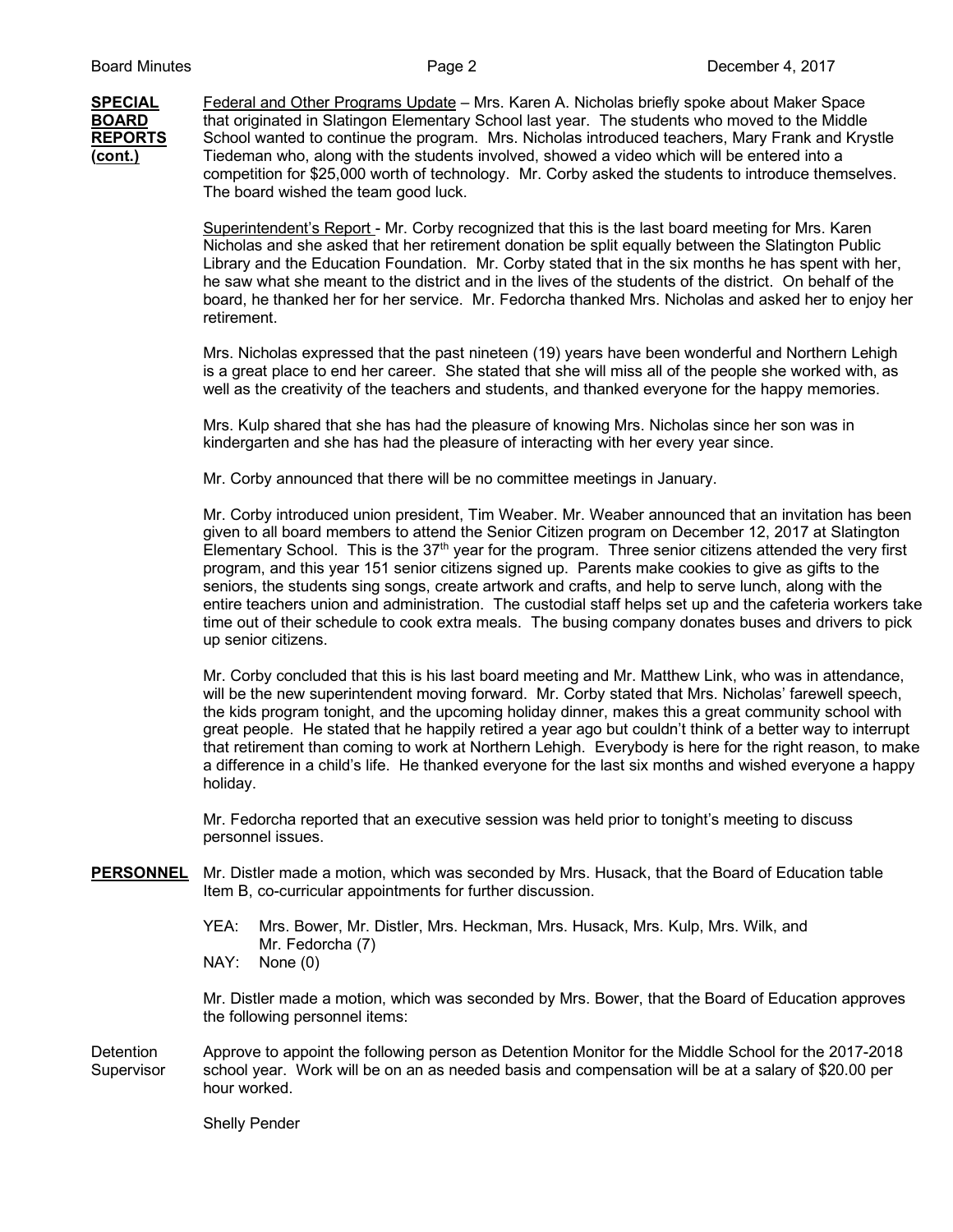| <b>PERSONNEL</b><br>Game<br>Workers<br>2017-2018 |                                                                                                                                                                                                                            | Supplementary Personnel Salary Schedule. | Approve the following list of people as Game Workers for the 2017-2018 school year. Game<br>workers consist of ticket sellers and takers, game announcers, scoreboard operators, timers,<br>field judges, scorekeepers. Rate of pay is consistent with the rates approved on the 2017-2018 |
|--------------------------------------------------|----------------------------------------------------------------------------------------------------------------------------------------------------------------------------------------------------------------------------|------------------------------------------|--------------------------------------------------------------------------------------------------------------------------------------------------------------------------------------------------------------------------------------------------------------------------------------------|
|                                                  | Kevin Hoffman                                                                                                                                                                                                              |                                          | Joseph Krempasky                                                                                                                                                                                                                                                                           |
| Co-Curricular<br>Volunteers<br>2017-2018         | Randall Utsch                                                                                                                                                                                                              |                                          | Play/Musical Lighting and Sound                                                                                                                                                                                                                                                            |
| Co-Curricular<br>Volunteers<br>2018-2019         | Cody Bowman<br>Patricia Jones<br>Shawn Wanamaker<br>Amy Zeiser<br>YEA:                                                                                                                                                     |                                          | <b>Assistant Football Coach</b><br><b>Assistant Girls' Soccer Coach</b><br>Assistant Field Hockey Coach<br><b>Assistant Cross Country Coach</b><br>Mrs. Bower, Mr. Distler, Mrs. Heckman, Mrs. Husack, Mrs. Kulp, Mrs. Wilk, and                                                           |
|                                                  | Mr. Fedorcha (7)<br>NAY:<br>None $(0)$                                                                                                                                                                                     |                                          |                                                                                                                                                                                                                                                                                            |
| <b>POLICY</b>                                    | Mrs. Kulp made a motion, which was seconded by Mrs. Husack, that the Board of Education<br>Approves the following policy items:                                                                                            |                                          |                                                                                                                                                                                                                                                                                            |
| <b>Board Policy</b><br>Second<br>Reading         | Approve school board policy #150 - Programs - Title I Comparability of Services, as presented<br>after second reading.                                                                                                     |                                          |                                                                                                                                                                                                                                                                                            |
|                                                  | Approve school board policy #845 - Operations - Identification Badge, as presented after second<br>reading.                                                                                                                |                                          |                                                                                                                                                                                                                                                                                            |
|                                                  | YEA:<br>Mrs. Bower, Mr. Distler, Mrs. Heckman, Mrs. Husack, Mrs. Kulp, Mrs. Wilk, and<br>Mr. Fedorcha (7)<br>NAY:<br>None $(0)$                                                                                            |                                          |                                                                                                                                                                                                                                                                                            |
| <b>FINANCIAL</b>                                 | Mr. Distler made a motion, which was seconded by Mrs. Wilk, that the Board of Education approves<br>the following financial items:                                                                                         |                                          |                                                                                                                                                                                                                                                                                            |
| List of<br><b>Bills</b>                          | Approve the Following List of Bills:<br>General Fund months of November & December, 2017<br>Cafeteria Fund month of December, 2017<br>Refreshment Stand month of November, 2017<br>Capital Projects month of October, 2017 |                                          |                                                                                                                                                                                                                                                                                            |
| Donation<br>Slatington<br><b>Public Library</b>  | Approve a donation to the Slatington Public Library for the 2017-2018 school year, in the amount<br>of \$5,000.00. This amount is budgeted for the 2017-2018 school year.                                                  |                                          |                                                                                                                                                                                                                                                                                            |
| Act 1 Tax Levy<br>Resolution<br>2018-2019        | <b>NORTHERN LEHIGH SCHOOL DISTRICT</b><br><b>BOARD OF DIRECTORS</b><br><b>RESOLUTION</b>                                                                                                                                   |                                          |                                                                                                                                                                                                                                                                                            |
|                                                  | <b>WHEREAS, on June 27, 2006, the Pennsylvania legislature passed Act 1 of</b>                                                                                                                                             |                                          |                                                                                                                                                                                                                                                                                            |
|                                                  | Special<br>Session 2006, entitled the "Taxpayer Relief Act" (hereinafter "Act 1");                                                                                                                                         |                                          |                                                                                                                                                                                                                                                                                            |
|                                                  | <b>WHEREAS, Act 1 requires school districts to limit tax increases to the level set by an</b><br>inflation index unless the tax increase is approved by voters in a referendum or the school                               |                                          |                                                                                                                                                                                                                                                                                            |

**WHEREAS,** Act 1 does, however, allow a board of school directors to elect to adopt a

district obtains from the Department of Education or a court of common pleas certain referendum

exceptions;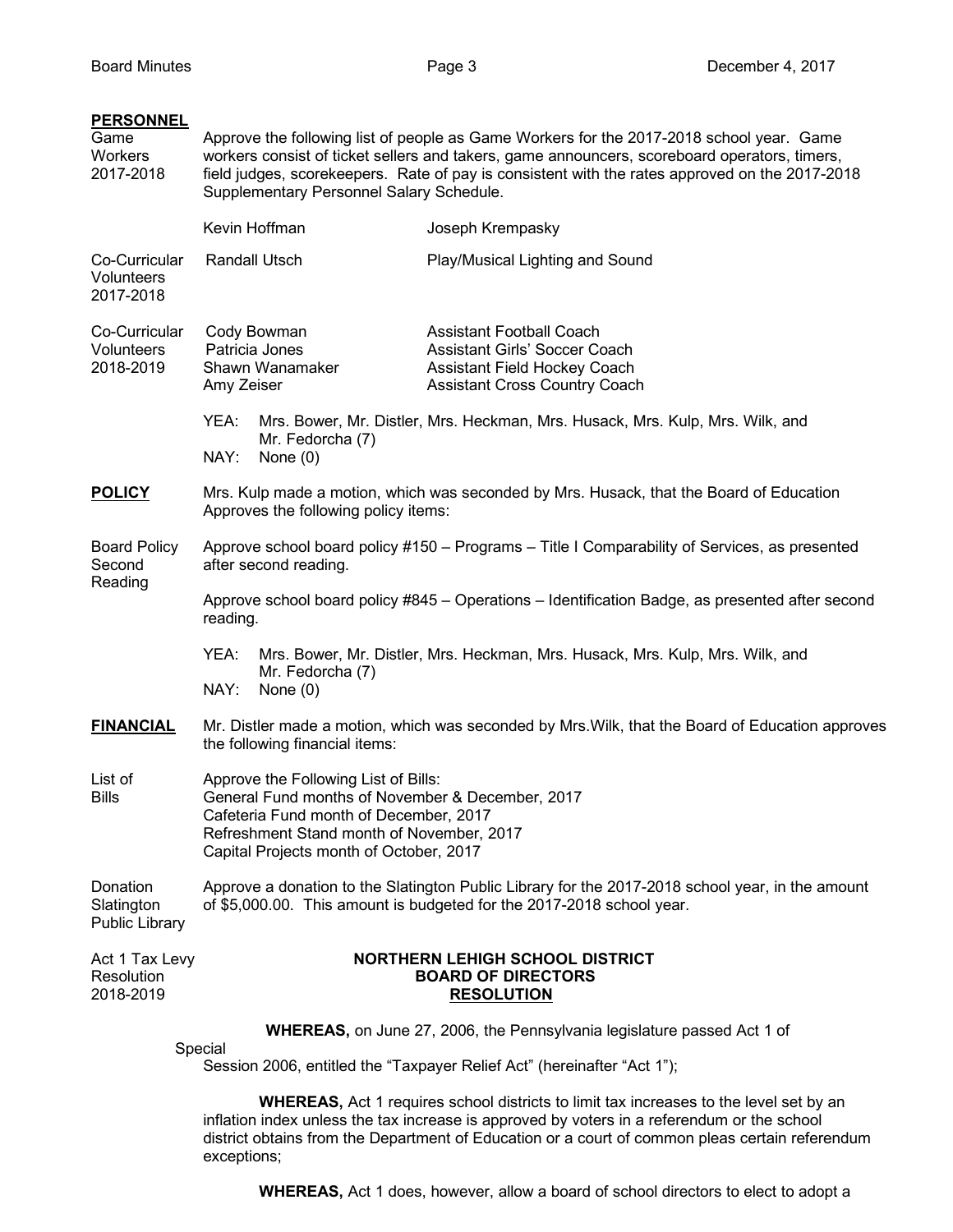resolution indicating that it will not raise the rate of any tax for the support of the public schools for the following fiscal year by more than its index, provided this resolution must be adopted no **FINANCIAL** later than 110 days prior to the date of the election immediately preceding the upcoming

fiscal **(cont.)** year;

**WHEREAS,** the Northern Lehigh School District index for the 2018-2019 fiscal year is 3.2%;

**WHEREAS,** the Northern Lehigh School District Board of Directors has made the decision that it shall not raise the rate of any tax for the support of the Northern Lehigh School District for the 2018-2019 fiscal year by more than its index.

> **AND NOW,** on this 4th day of December, 2017, it is hereby **RESOLVED** by the Northern Lehigh School District (hereinafter "District") Board of Directors (hereinafter "Board") the following:

- 1. The Board certifies that it will not increase any school district tax for the 2018-2019 school year at a rate that exceeds the index as calculated by the Pennsylvania Department of Education.
- 2. The Board certifies that it will comply with the procedures set forth in Section 687, of the Pennsylvania Public School Code (hereinafter "School Code"), 24 P.S. §6-687, for the adoption of its proposed and final budget.
- 3. The Board certifies that increasing any tax at a rate less than or equal to the index will be sufficient to balance its final budget of the 2018-2019 fiscal year.
- 4. The Administration of the District will submit the District's information on a proposed increase in the rate of a tax levied for the support of the District to the Pennsylvania Department of Education on the uniform form prepared by the Pennsylvania Department of Education no later than five days after the Board's adoption of this Resolution.
- 5. The Administration of the District will send a copy of this Resolution to the Pennsylvania Department of Education no later than five days after the Board's adoption of this Resolution.
- 6. The Board understands and agrees that by passing this Resolution it is not eligible to seek referendum exceptions under Section 333(f) of Act 1 and is not eligible to request approval from the voters through a referendum to increase a tax rate by more than the index as established for the 2018-2019 fiscal year.
- 7. Once this Resolution is passed, the Administration of the District is not required to comply with the preliminary budget requirements set forth in paragraphs (a) and (c) of Section 311 of Act 1. Provided, however:
	- (a) The Board understands and agrees that, upon receipt of the information submitted by the District as set forth in paragraphs 4 and 5 above, the Pennsylvania Department of Education shall compare the District's proposed percentage increase in the rate of the tax with the index.
	- (b) Within ten days of the receipt of this information, the Pennsylvania Department of Education shall inform the District whether its proposed tax rate increase is less than or equal to the index.
	- (c) If the Pennsylvania Department of Education determines that the District's proposed increase in the rate of the District's tax exceeds the index, the District is subject to the preliminary budget requirements as set forth in paragraph (a) and (c) of Section 311 of Act 1.
- YEA: Mrs. Bower, Mr. Distler, Mrs. Heckman, Mrs. Husack, Mrs. Kulp, Mrs. Wilk, and Mr. Fedorcha (7)
- NAY: None (0)